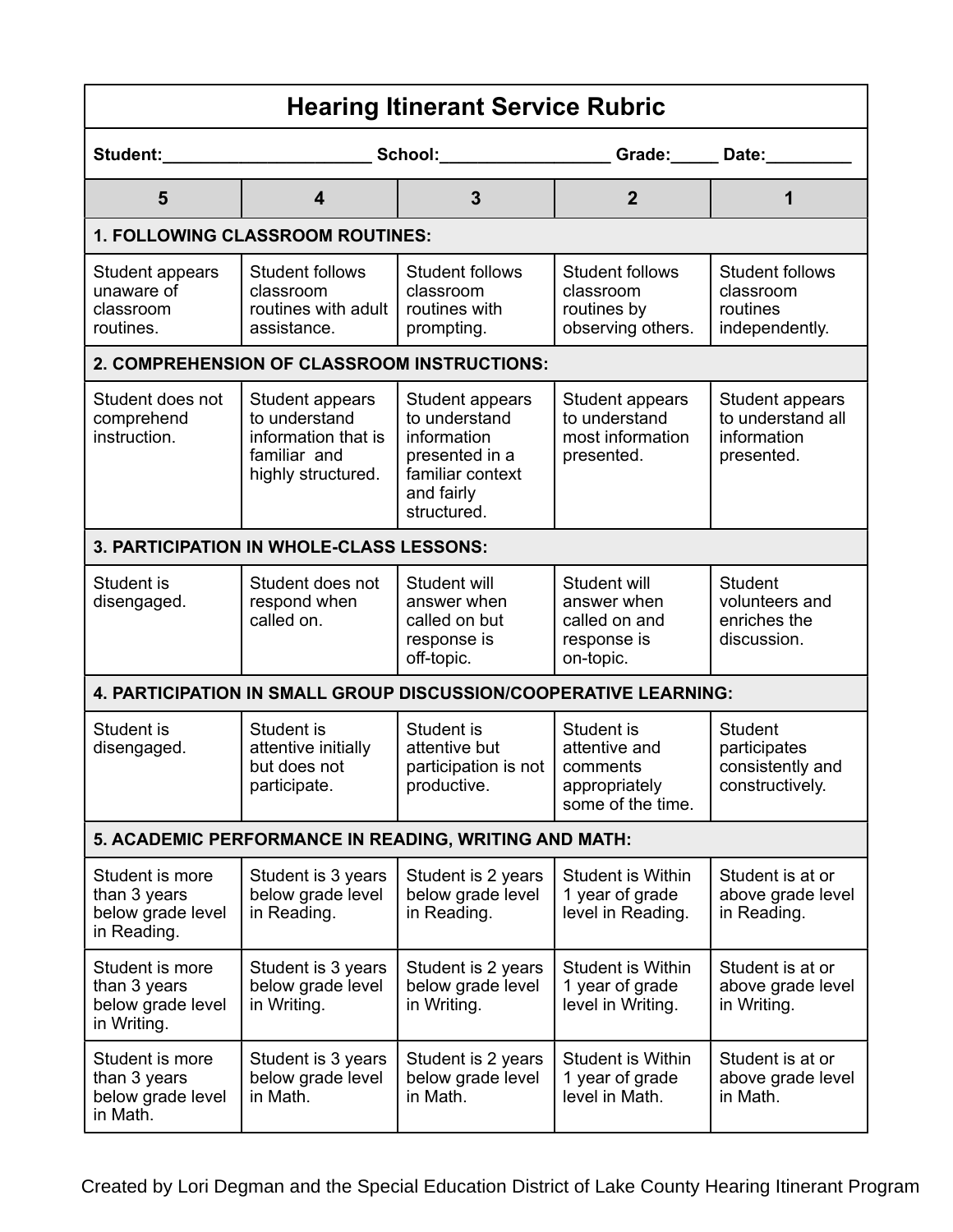| <b>Hearing Itinerant Service Rubric</b>                                                |                                                                                                            |                                                                                                                  |                                                                                                                                           |                                                                                                                                            |  |  |  |
|----------------------------------------------------------------------------------------|------------------------------------------------------------------------------------------------------------|------------------------------------------------------------------------------------------------------------------|-------------------------------------------------------------------------------------------------------------------------------------------|--------------------------------------------------------------------------------------------------------------------------------------------|--|--|--|
| 5                                                                                      | 4                                                                                                          | 3                                                                                                                | $\overline{2}$                                                                                                                            | 1                                                                                                                                          |  |  |  |
| <b>6. LANGUAGE SKILLS:</b>                                                             |                                                                                                            |                                                                                                                  |                                                                                                                                           |                                                                                                                                            |  |  |  |
| Student's<br>Receptive<br>Language is more<br>than 3 years<br>below age level.         | Student's<br>Receptive<br>Language is 3<br>years below age<br>level.                                       | Student's<br>Receptive<br>Language is 2<br>years below age<br>level.                                             | Student's<br>Receptive<br>Language is<br>within 1 year of<br>age level.                                                                   | Student's<br>Receptive<br>Language is at or<br>above age level.                                                                            |  |  |  |
| Student's<br><b>Expressive</b><br>Language is more<br>than 3 years<br>below age level. | Student's<br><b>Expressive</b><br>Language is 3<br>years below age<br>level.                               | Student's<br>Expressive<br>Language is 2<br>years below age<br>level.                                            | Student's<br><b>Expressive</b><br>Language is<br>within 1 year of<br>age level.                                                           | Student's<br><b>Expressive</b><br>Language is at or<br>above age level.                                                                    |  |  |  |
| 7. SELF-ADVOCACY SKILLS:                                                               |                                                                                                            |                                                                                                                  |                                                                                                                                           |                                                                                                                                            |  |  |  |
| Student is<br>unaware of<br>hearing-related<br>needs.                                  | Student can name<br>hearing-related<br>needs but does<br>not inform<br>teachers.                           | Student will<br>answer questions<br>about hearing-<br>related needs but<br>does not<br>volunteer<br>information. | Student will<br>inform teachers of<br>hearing-related<br>needs when<br>prompted.                                                          | Student will<br>independently<br>inform teachers of<br>hearing-related<br>needs.                                                           |  |  |  |
| Student does not<br>know the most<br>advantageous<br>place to sit                      | Student can<br>identify the best<br>place to sit but<br>does not choose<br>to sit there.                   | Student usually<br>knows the best<br>place to sit but<br>does not always<br>choose to sit<br>there.              | <b>Student</b><br>consistently<br>knows the best<br>place to sit but<br>does not always<br>choose to sit<br>there.                        | <b>Student</b><br>consistently<br>chooses the best<br>place to sit.                                                                        |  |  |  |
| Student does not<br>visually attend to<br>the speaker.                                 | Student visually<br>attends to the<br>speaker less than<br>25% of the time.                                | Student visually<br>attends to the<br>speaker 50% of<br>the time.                                                | Student visually<br>attends to the<br>speaker 75% of<br>the time.                                                                         | Student visually<br>attends to the<br>speaker 100% of<br>the time.                                                                         |  |  |  |
| Student does not<br>know when<br>information is<br>misunderstood.                      | <b>Student</b><br>sometimes knows<br>when information<br>is misunderstood<br>but does not ask<br>for help. | Student usually<br>knows when<br>information is<br>misunderstood<br>and asks other<br>students for help.         | <b>Student</b><br>consistently<br>knows when<br>information is<br>misunderstood<br>and asks teacher<br>for general help or<br>repetition. | <b>Student</b><br>consistently<br>knows when<br>information is<br>misunderstood<br>and asks teacher<br>for specific help or<br>repetition. |  |  |  |

Created by Lori Degman and the Special Education District of Lake County Hearing Itinerant Program